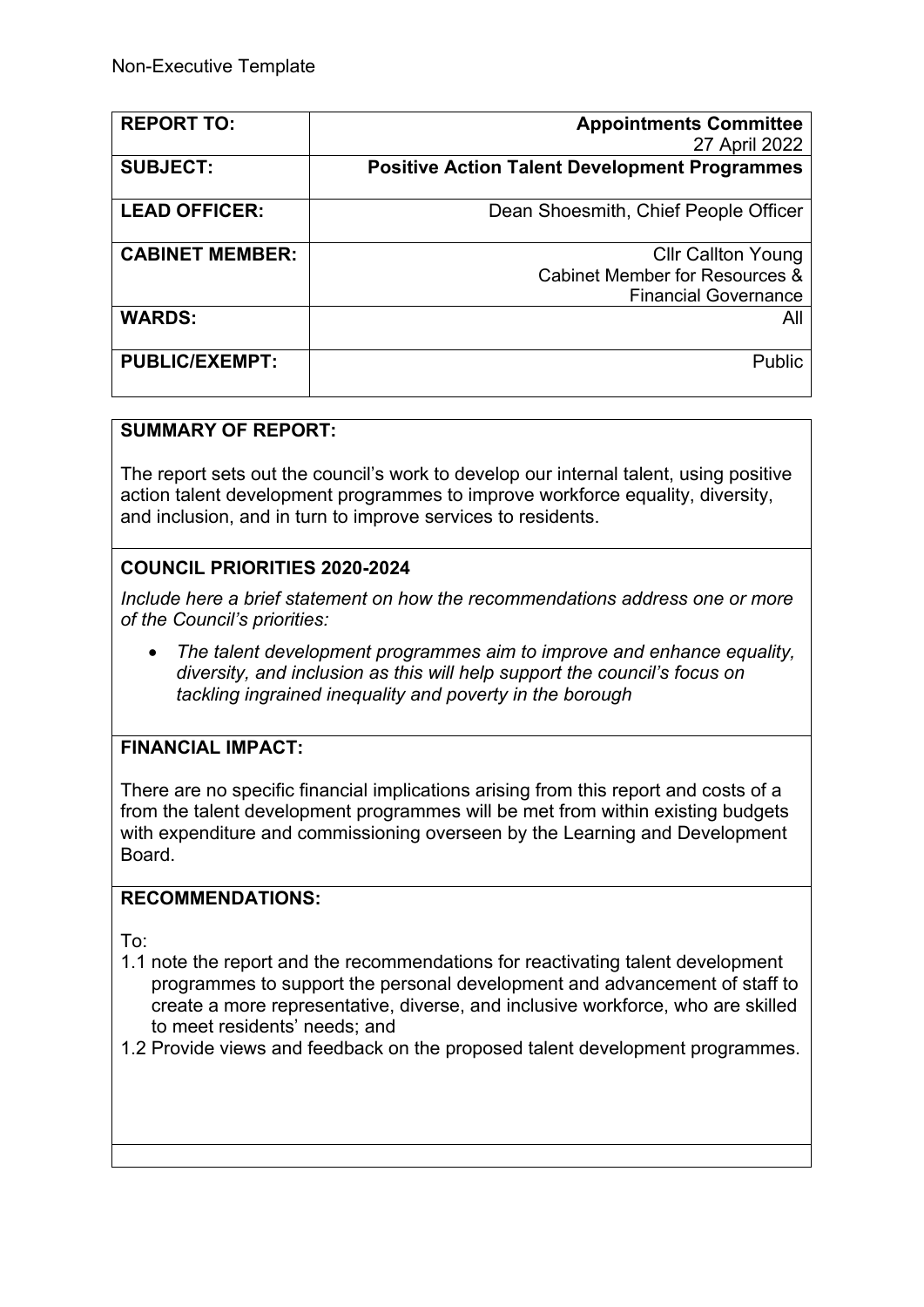### **1. DETAILS**

- 1.1.Background
- 1.2 Early work to enhance talent development in the workforce commenced in late 2021 with the launch of the 'Crossing the Threshold' culture change programme initiative – it is expected this initiative will further inform decisions about Equality Diversity and Inclusion (EDI) learning and development; with the first development being a 'Valuing and Embracing Difference' programme to support managers and equip them with greater skills in managing their diverse teams. The organisation had twice previously sought to commission this type of programme in 2018 and 2020; with the process being halted on both occasions for budgetary reasons
- 1.3 Current work in progress, in collaboration with Employment, Skills and Economics, includes: -
	- (a) Designing a future Leaders' apprenticeship programme aimed at anyone seeking personal advancement opportunities. The council is consulting LSBU and Roehampton University about their leadership apprenticeship programmes to shape some of the modules; and the aim is to deliver a leadership apprenticeship programme by the autumn of 2022, supporting the council's talent into leadership roles and developing our own talent pools
	- (b) Creating a Black Asian and Minority Ethnic apprenticeship programme at level 7, designed for those aspiring to be senior leaders and to develop diverse talent pipelines for senior management roles
	- (c) Scoping the apprenticeship offer around career aspirations
	- (d) Offering 1-2-1 talent development discussion sessions for our colleagues
	- (e) Creating leadership talks from internal and external public/private sector representatives for our internal apprentices (all of which will be designed to raise aspirations) and inspire lifelong learning. We will work with our networks to deliver these talks, with CALAT shaping the plan.
- 1.4 Alongside formal talent development, the council will also develop talent through other methods, with scope to consider opportunities for development and growing our own leaders as part of an overall talent management scheme, other than formal training, such as:
	- (a) Creating a shadow CMT to develop leadership skills
	- (b) Reverse mentoring
	- (c) Strengthen shadowing opportunities
	- (d) Reinvigorate our mentoring offer i.e., offer for Black Asian and Minority Ethnic staff, including the pan-London leadership development programme, utilising this as a positive action intervention
	- (e) Succession planning initiatives, identifying talent from the organisation and disadvantaged groups for areas of future workforce need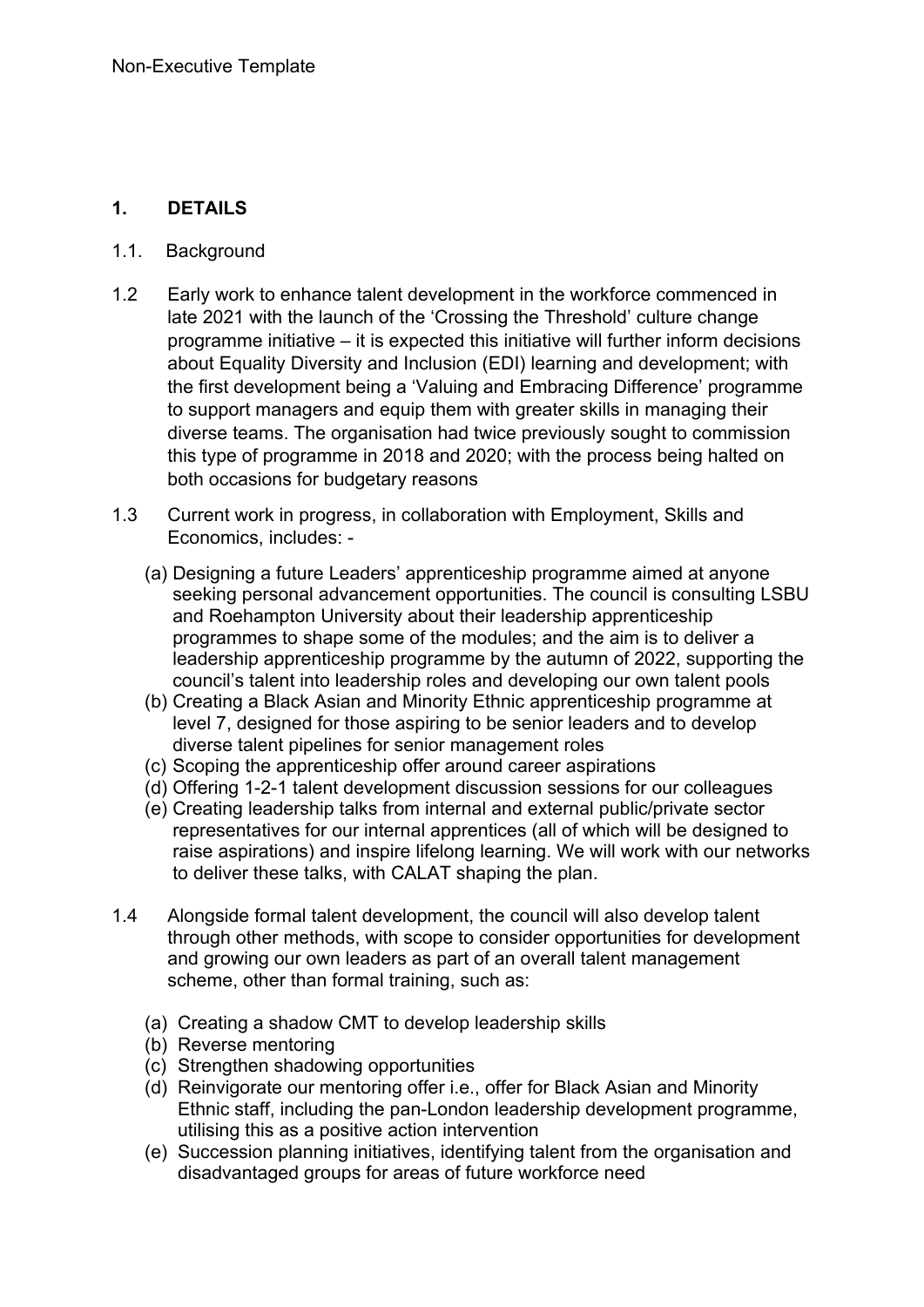1.5 Over the past two years the council has taken extensive endeavours to create diverse/inclusive and trained interview panels, with that work is ongoing. This was reiterated in January 2022 in the weekly message from the Chief Executive. Improving consistency of recruitment practice across the organisation will remain a focus for the coming year to ensure appropriate positive action measures are reflected in talent acquisition and talent development. HR will be undertaking spot checks to ensure appropriately diverse panels are in place and will take corrective action together with senior line management, where there is a lack of compliance.

#### 1.6 Future development and considerations

In terms of positive action interventions in the future, it will be a pre-requisite that:

- a. each programme responds to specific issues linked to the identified target group.
- b. the identified target group should have a representative voice to spell out the rationale for a particular course or programme.
- c. the programme should be designed from the basis of a strong evidence base, e.g. workforce data, recruitment data, specific sector/profession insights.
- d. It will also be important that any interventions integrate with the larger, overarching People and Culture Transformation strategic plan, which also aligns with the Croydon Renewal Plan; so they take place in a structured, planned, coordinated and timely way.
- 1.7 With a smaller workforce and flatter structures, the potential for career opportunities will be more limited than in the past. Therefore, if traditional routes to progress or develop, such as promotion, are limited, the organisation will need to promote career progression differently, and offer alternative skills pathways for professional development, aligned to organisational design and clear career pathways. Two initial reports (i) positive action talent development and (ii) skills and career pathways, were presented to the March EDI Board and further work to develop a systemic approach to talent development and advancement will be integral to the new People and Culture Transformation Strategy.
- 1.8 Line managers have a key role and responsibility for supporting the development of their team members; both through our recently released formal, specifically targeted training offer for managers, and through informal opportunities to learn, such as shadowing, involvement in new activities, stretch objectives, etc. This expectation is now reflected in our appraisal as an objective for all people managers.
- 1.9 In addition, the People and Culture Transformation strategy will include a talent management scheme and needs to reflect our organisational intentions for all staff with a particular emphasis on under-represented groups, i.e. Black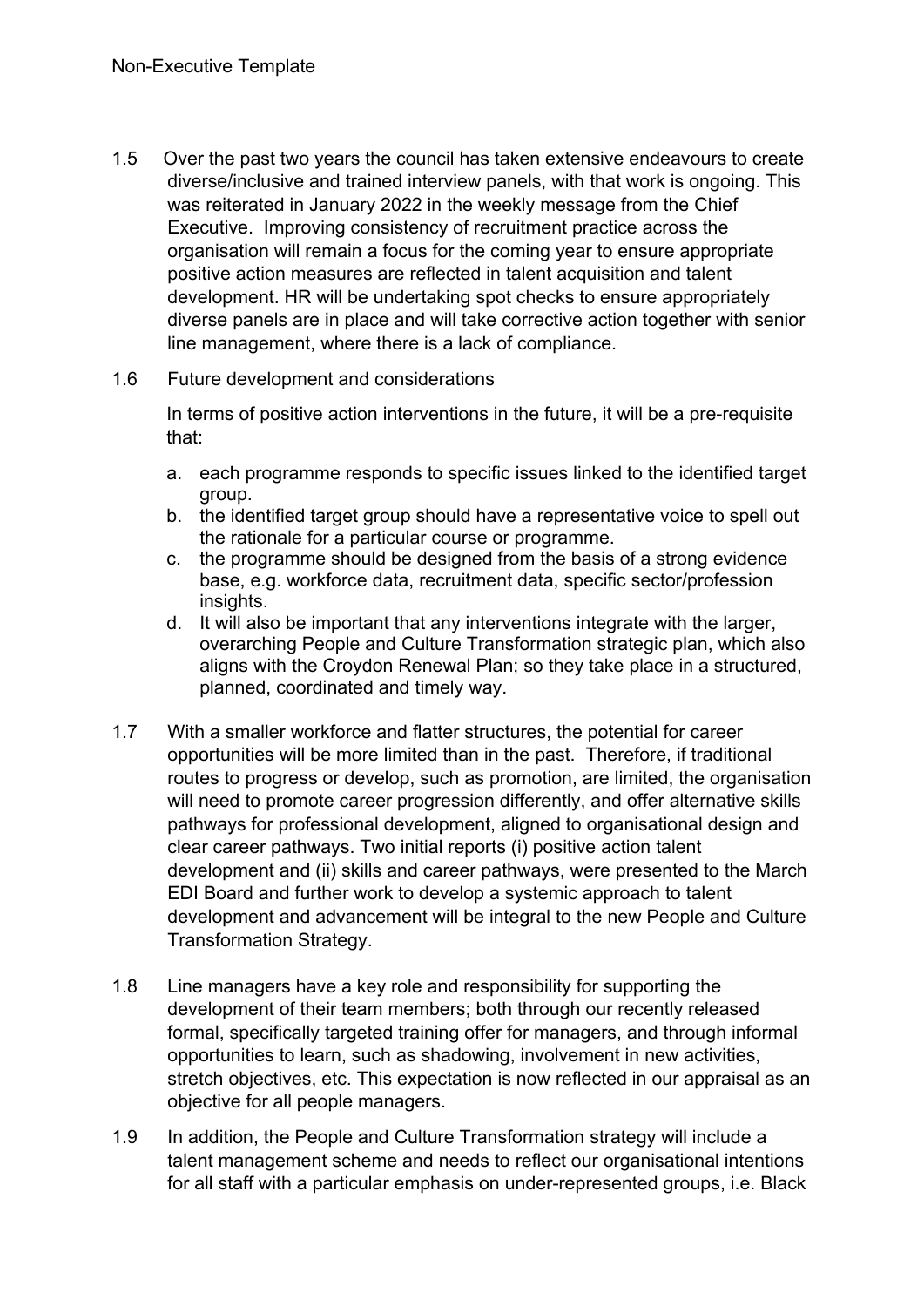Asian and Ethnic Minority staff, women, young people, and disabled staff, as key underrepresented protected characteristic groups.

- 1.10 With increasingly fewer resources, we need to prioritise talent development initiatives, as well ensure opportunities for career movement is viable once the talent programmes are developed and the participants have developed as a result. The latter point has been absent in the past, a key lesson learned, and a challenge will continue as the council's establishment diminishes.
- 1.11 Integral to the talent development programmes will be the articulation of a psychological contract making clear to everyone participating in advance what the deal is and to manage staff expectations realistically.

## **2 CONSULTATION**

- 2.1 Initial consultation has been via the council's EDI Board including senior managers, staff network chairs, and cultural ambassadors, with a report to considered at the March 2022 meeting of the EDI Board.
- 2.2 This report also serves as a means of consulting the appointments committee to ensure members' views are factored into the ongoing development of talent programmes.

### **3 FINANCIAL AND RISK ASSESSMENT CONSIDERATIONS**

#### **3.1 Revenue and Capital consequences of report recommendations**

3.1 All costs have been met within existing budgets and the Learning and Development Board has been established to ensure effective commissioning and expenditure controls are in place.

Approved by: Nish Popat for Director of Finance

### **4 LEGAL CONSIDERATIONS**

- 4.1 The Head of Litigation and Corporate Law comments on behalf of the interim Director of Legal Services that the report is for noting and there are no additional legal implications arising.
- 4.2 Approved by Sandra Herbert, Head of Litigation and Corporate Law on behalf of the Director of Legal Services and Deputy Monitoring Officer

### **5 HUMAN RESOURCES IMPACT**

- 5.1 The HR impact is covered in the main body of the report
- **5.2** Approved by: Dean Shoesmith, Chief People Officer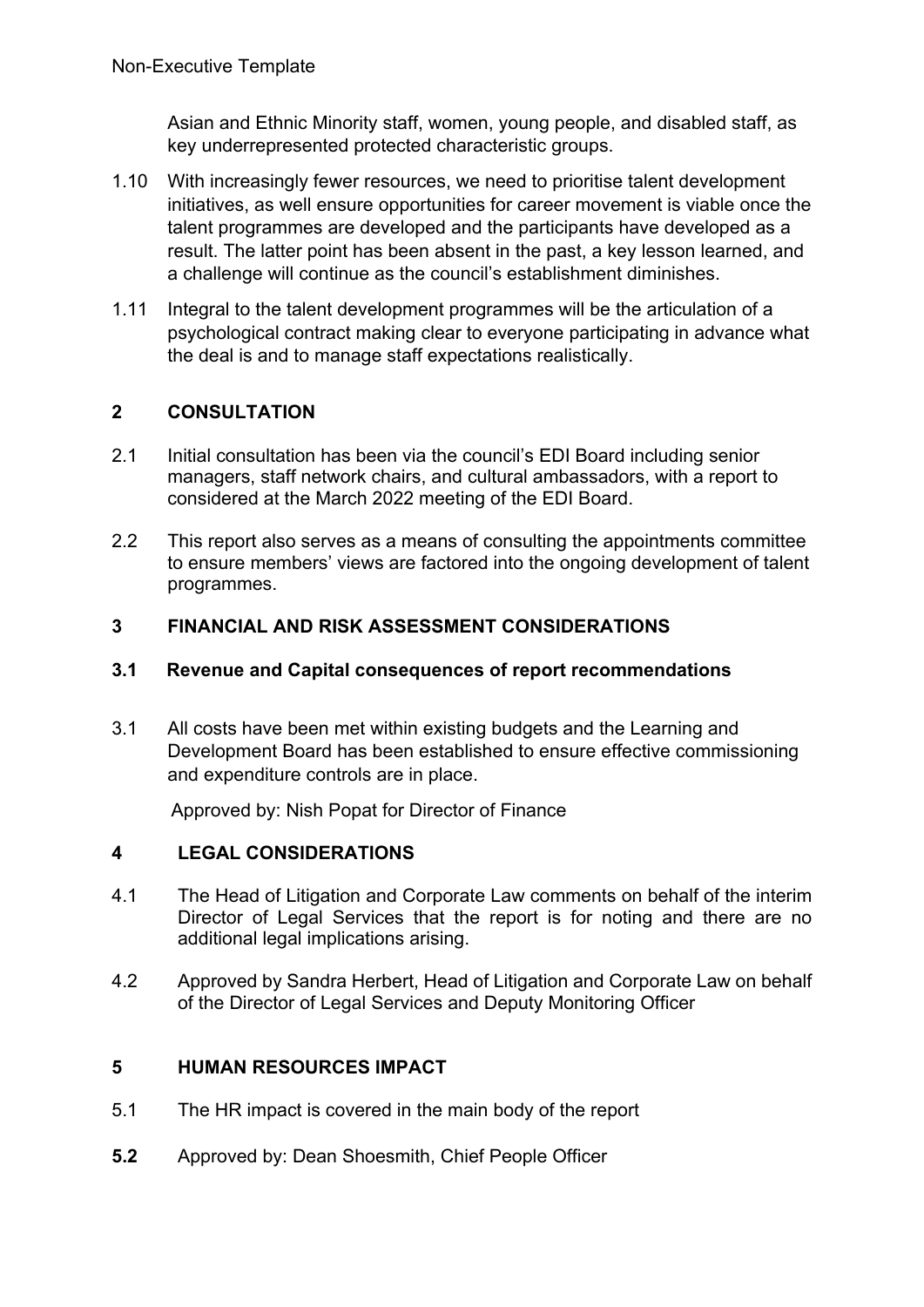### **6 EQUALITIES IMPACT**

- 6.1 The equalities impact is addressed in the main body of the report.
- 6.2 Approved by: Dean Shoesmith, Chief People Officer

### **7 DATA PROTECTION IMPLICATIONS**

### **7.1 WILL THE SUBJECT OF THE REPORT INVOLVE THE PROCESSING OF 'PERSONAL DATA'?**

7.4.1. The recommendations contained within this report will not directly involve the processing of data

Approved by: Dean Shoesmith, Chief People Officer

**CONTACT OFFICER:** *Dean Shoesmith, Chief People Officer, [dean.shoesmith@croydon.gov.uk](mailto:dean.shoesmith@croydon.gov.uk)*

### **APPENDICES TO THIS REPORT**

Appendix one – detailed analysis of previous positive action talent development programmes

### **BACKGROUND DOCUMENTS:**

Positive action talent development report,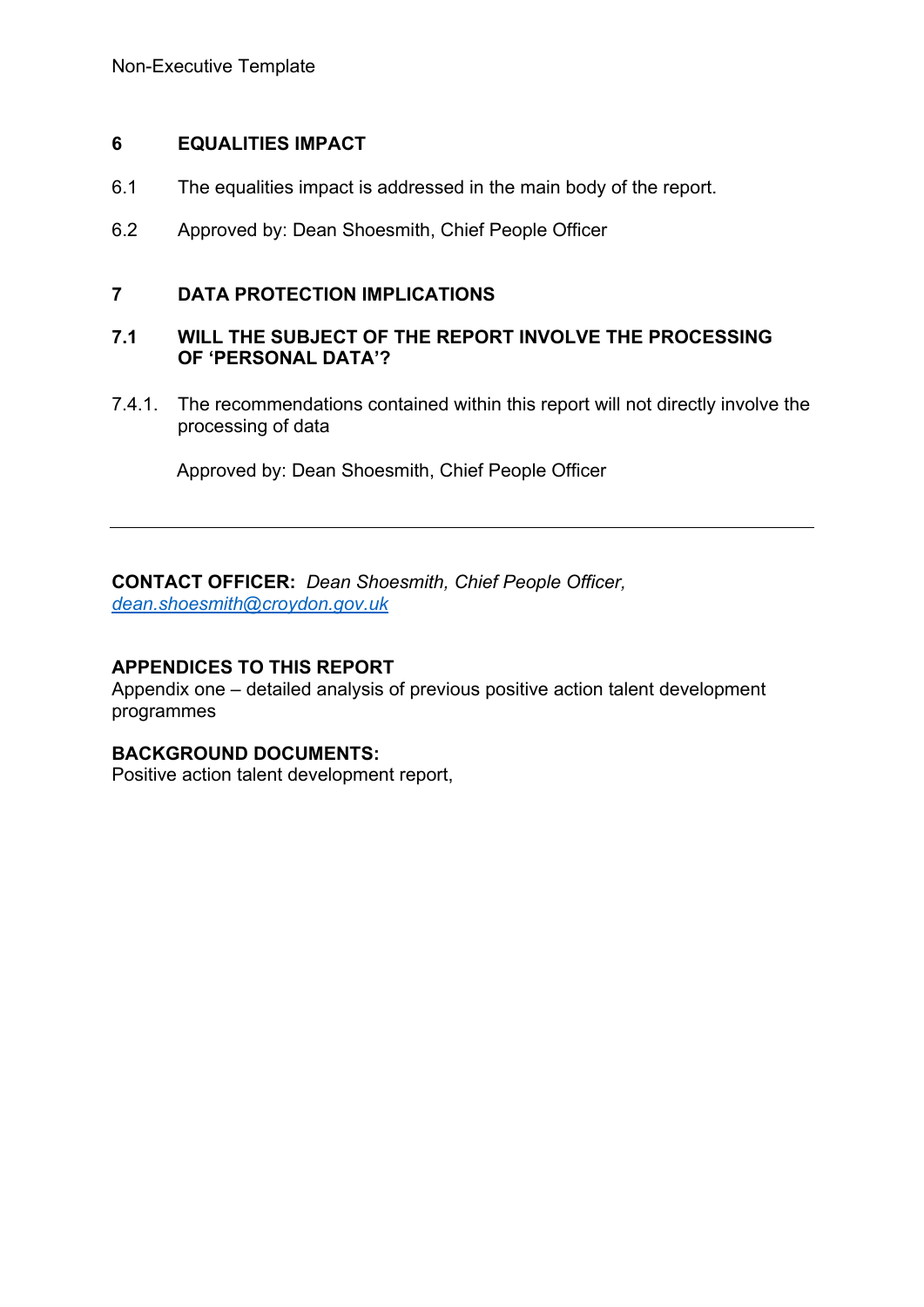## **Appendix One – details of previous talent development programmes**

## **Positive action programmes 2015 - 2020**

From 2015-20 the L&OD team developed and delivered a range of activities to support the organisation's goal to improve the representation of staff from minority groups in management roles. The representation of women in senior management roles increased significantly during the early years; while the same level of success has not been achieved with Black Asian and Minority Ethnic senior managers, evidence shows that career progress was achieved by many who completed the programme, but many were lateral or vertical moves and most exited the organisation because they were unable to see vertical opportunities for them at the council.

The organisation hit a hiatus in 2020 with the dual challenges of the Covid-19 pandemic and later in the year significant budget constraints, which stopped delivery of the programmes that were in place, or ones that were to be commissioned.

Prior to that time, in the period 2015 - 2020 three distinct leadership programmes had been designed specifically to address the issues of under-representation within the council's management workforce:

- Realising your Potential and Career Development Programme for Black Asian and Minority Ethnic Aspiring Managers
- Women's Aspiring Leadership Development Programme
- Authentic Leadership program for staff living with disability

### **Black, Asian and Minority Ethnic employees' leadership development**

### **Context**

- The need to develop and implement a new positive action leadership offer for Black, Asian and Minority Ethnic staff was originally set out in the People Strategy 2013-15.
- The rationale for developing the aspiring leadership programme included:
	- $\triangleright$  Black Asian and Minority Ethnic staff were under-represented at management levels, particularly at senior levels where there were only three Black Asian and Minority Ethnic directors out of 23 (13.04%) and 1 out 6 (17%) on the top team.
	- $\triangleright$  The desire as an organisation to grow its own talent.
	- Drive from Black Asian and Minority Ethnic Network Sponsor and the network's members.
	- $\triangleright$  Boosting the performance of Black Asian and Minority Ethnic candidates during interviews (internal and external candidates).
	- $\triangleright$  It was the right thing to do, given the issues voiced, the concerns needing to be addressed and the inequalities evidenced in the demographic data.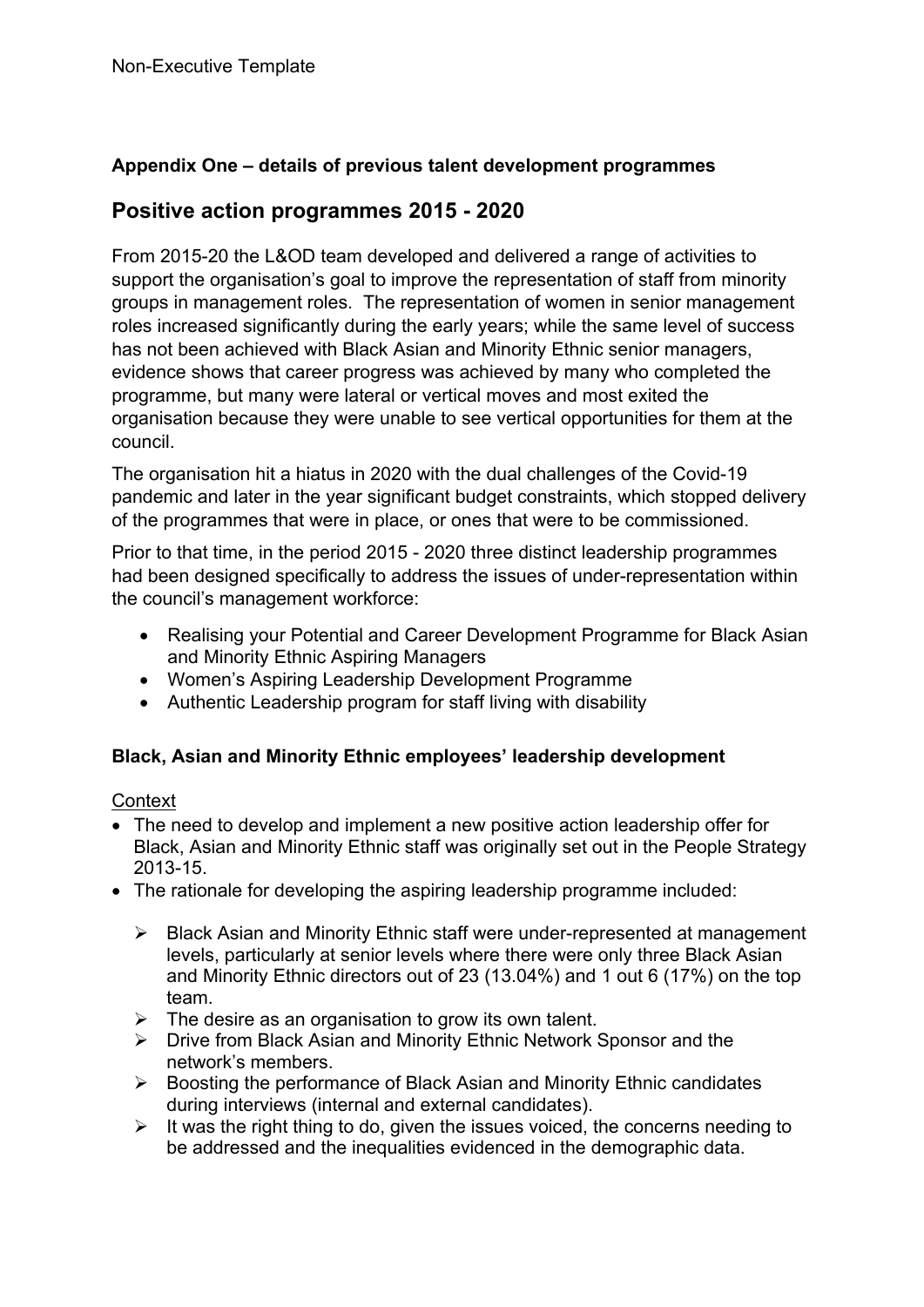- The Black Asian and Minority Ethnic Staff Network, recently renamed the Race Equality Network, contributed to and supported this important development initiative and feedback from a Black Asian and Minority Ethnic staff Survey in late 2015 provided additional ideas about content and delivery methods.
- An external facilitator, David Weaver, was commissioned to develop and deliver the 3 core modules, with input from a selection of Black Asian and Minority Ethnic managers.

### Realising Potential Programme for Black Asian and Minority Ethnic Aspiring **Managers**

- A fundamental feature of the programme design was that it was a phased programme comprising a variety of events over a number of months, rather than being a single block of training days. The programme included 3 one-day modules, two-hour practical workshops between the modules to reinforce learning and focus on the next module and recommended additional self-directed resources available on Croydon Learning. One of the modules included a focus on providing recruitment interviewing guidance and practise.
- This 5-6 month blended positive action programme was launched in 2016, facilitated by an experienced Black Asian and Minority Ethnic facilitator and supported by an internal consultant who acted as co deliverer and a coach.
- An outline of the programme content is in Appendix A.
- Eight cohorts completed the programme from September 2016 to March 2020, with up to 18 places available on each.
- 125 participants started with 111 completing their programme (88.8% completion rate).
- The programme delivered tangible benefits to individuals and the organisation. Three participants gained multiple success, meaning that 45.9% of participants achieved some form of career progression within or outside the council.
- Whilst capable people will achieve success, we believe the programme had supported participants to apply for roles and succeed at interview.
- Demand for this programme had been declining with the latter programmes needing significant additional effort to promote so that participant numbers made the programmes viable.
- As of June 2020, career development and progression success for the programme was:

| <b>Started</b><br>programme | <b>Completed</b><br>programme | <b>New Job</b><br><b>Contract</b> | <b>Interim</b><br><b>Role</b> | <b>Secondment</b> | <b>Shadowing</b> | <b>External</b><br><b>Role</b> |
|-----------------------------|-------------------------------|-----------------------------------|-------------------------------|-------------------|------------------|--------------------------------|
| 125                         | 111<br>$(88.8\%)$             | 24                                |                               | 19                |                  | 9                              |

### Leadership Effectiveness Programme

- In addition to the above programme, a similar development activity aimed at more senior Black Asian and Minority Ethnic managers was piloted in 2016.
- The target audience was Black Asian and Minority Ethnic managers who had attended the (then) senior leadership programme, 'Leading the Croydon Way' (LTCW). Of the 38 Black Asian and Minority Ethnic LTCW participants invited to attend the pilot Leadership Effectiveness Programme, only 5 signed up for and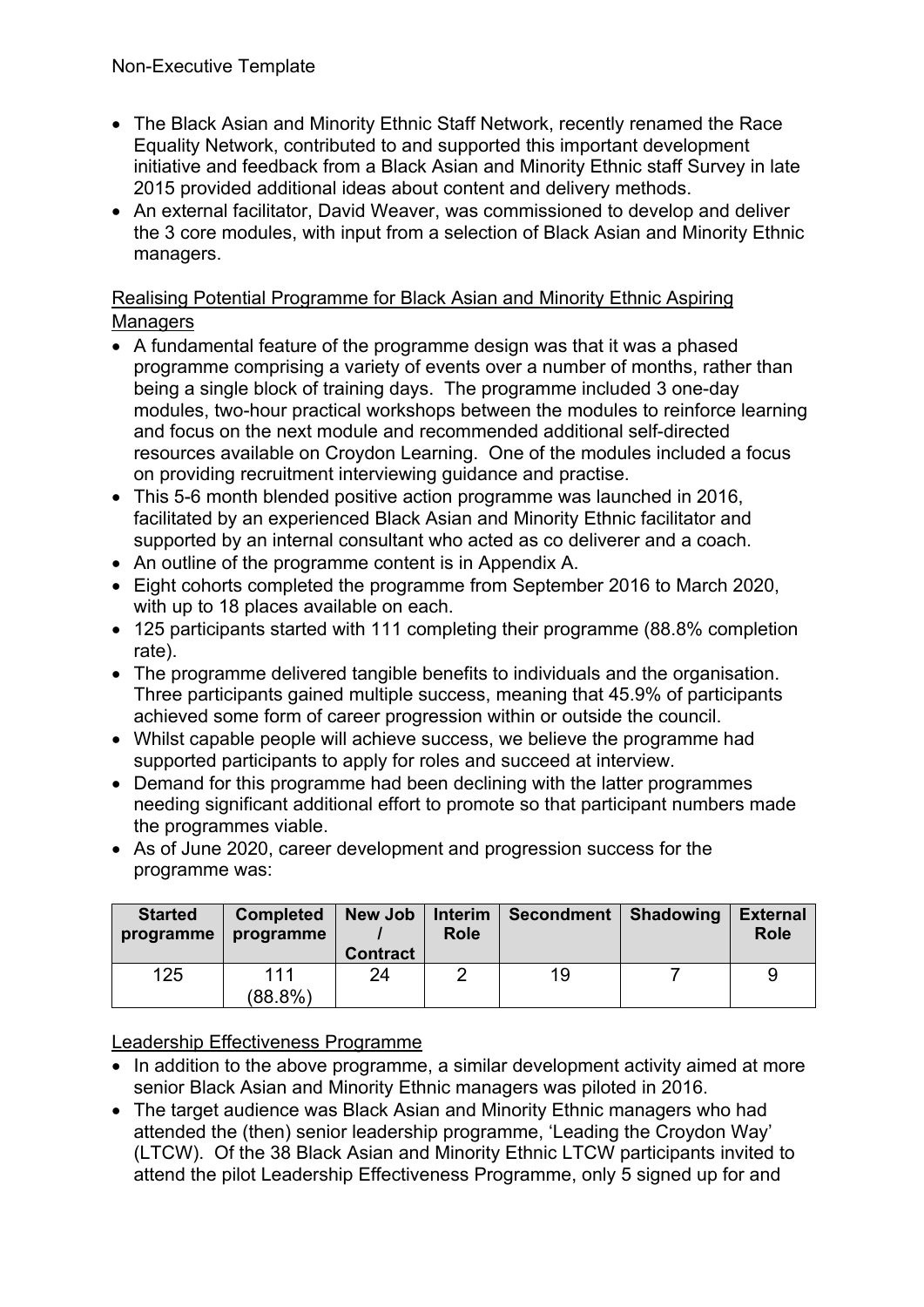completed the 2-day programme.

### **Women's leadership development**

**Context** 

 As with the aspiring leadership programme, the need to develop and implement a new positive action aspiring leadership offer for women was originally set out in the People Strategy 2013-15.

#### Women's Aspiring Leadership Development Programme

- This was an 8-month phased programme, using a range of learning and development approaches. Core topics were delivered through 3 structured 1-day workshops supported by female line managers sharing their experiences and partday facilitated sessions. In addition, eLearning courses were available via Croydon Learning.
- The programme was supplemented by participants having the opportunity to receive mentoring support or work shadowing, developing a rigorous PDP and completing a 360º review to increase self-awareness.
- A female external facilitator was commissioned to develop and deliver the core modules of the first programme, in 2016. After this, our internal L&OD team took responsibility for managing and delivering this blended programme.
- An outline of the programme content is in Appendix B.
- 68 women started, while 63 women completed the Women's Leadership Development programme between 2016 and 2020 (92.6% completion rate)
- Based on the cohorts that were surveyed in April 2018 to check career development:
	- $\geq$  32% had gone on to secure new job roles within the council.
	- $\geq$  34% had gone on to take up interim, job secondments within the council.
	- $\geq$  92% had stayed with the council.
- As of late 2020, career development and progression success for the programme was:

| <b>Started</b> | <b>Completed</b> | <b>New Job</b>  | <b>Interim</b> | <b>Secondment</b> | <b>Network</b> | <b>External</b> |
|----------------|------------------|-----------------|----------------|-------------------|----------------|-----------------|
| programme      | programme        | <b>Contract</b> | <b>Role</b>    |                   | chair          | <b>Role</b>     |
| 68             | 63<br>$(92.6\%)$ | 19              | 14             |                   |                | ્ર              |

### **Authentic Leadership program for staff living with disability**

#### **Context**

 Staff living with disabilities are underrepresented at the higher levels of leadership and management within the council. This gap has been recognised resulting in positive action being taken to offer a leadership training program. Specifically, to address the learning needs of those living with disability in the organisation.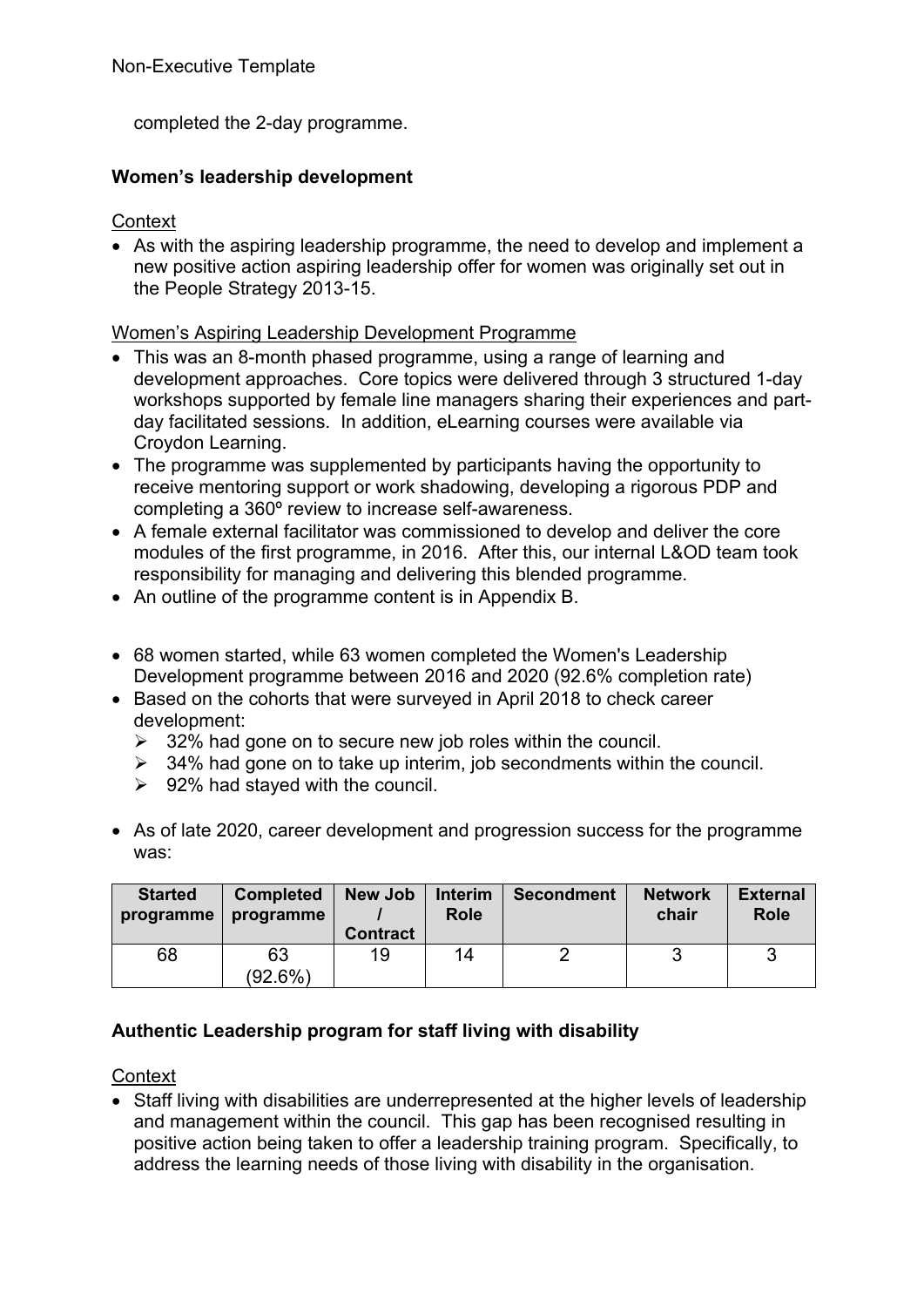• The rationale for this program was supported by the council's 'Workforce' Development Plan 2017-2018. In addition, the 'Workforce strategy (2019-2022) Priority 3', demonstrates a commitment to a leadership program for those staff with disabilities.

Authentic Leadership program for staff living with disability

- This aspiring leadership programme seeks to support and encourage staff living with a disability or long-term health condition to gain confidence to move into management and leadership roles.
- We partnered with an external consultant to develop this programme and consulted members of the staff Disability Network. The intention was for joint delivery between us and our external provider on a train the trainer basis enabling future in house delivery of the program following a pilot event.
- The pilot programme was scheduled to run between April and December 2020, followed by a thorough evaluation activity being completed before further programmes being scheduled.
- The pilot programme was not implemented in response to a directive to cease all training courses that were not mandatory or statutory to fulfil local authority commitments.
- An outline of the programme content is in Appendix C.

# **Other development initiatives**

## **CALAT aspiring leadership programme**

**Context** 

- From 2019, due to financial constraints, along with pressure from Members to demonstrate better utilisation of the council's funding of the Apprentice Levy; L&OD partnered with CALAT to develop and deliver a Level 3 Team Leader/Supervisor Apprenticeship. This is a generic, foundation leadership development programme which is designed for supervisory or first-line managers to attend.
- At that time, consideration had been given to developing a core aspiring leadership programme that was accessible for all staff, rather than only to staff from protected characteristics groups, and which would provide a foundation of core leadership skills.
- It was envisaged that this programme would encompass generic and useful leadership skills; that could be supplemented with separate modules for underrepresented groups, e.g., Black Asian and Minority Ethnic, Disabled and/or female staff.
- These modules could have a particular focus on 'what's different' being in these groups. In addition, providing support with applying for new roles and navigating the recruitment process could be an additional module available to all participants on the programme. However, no further work has been undertaken in 2020 to create such modules.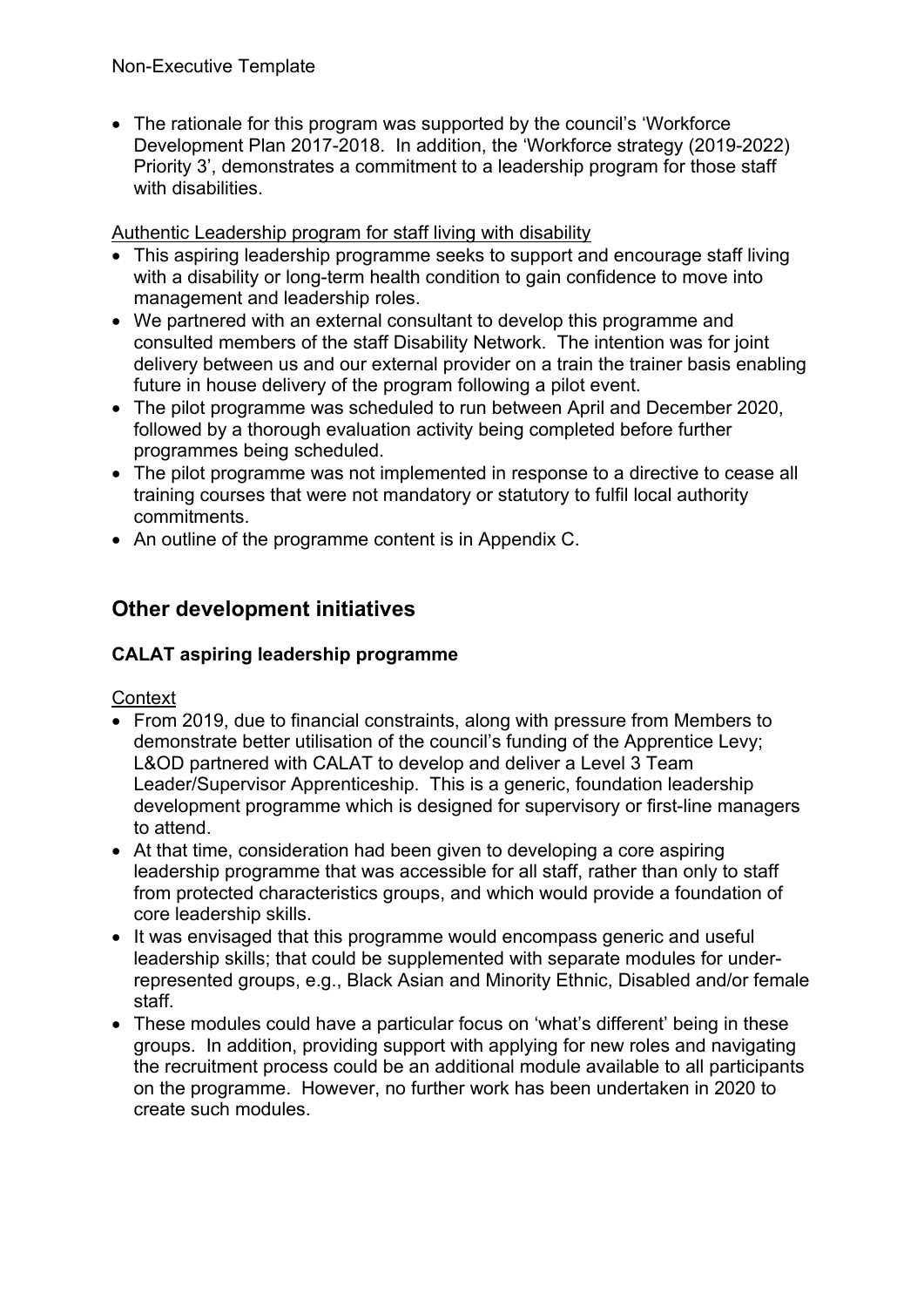## **Recruitment and selection e-Workshop**

- The practical Recruitment and Selection e-Workshop has been running in its current form since January 2020. As at 19/01/2022, 326 participants have completed the training, with 32 booked to attend future events.
- The revised content follows a new Recruitment and Selection Policy that outlined several mandatory requirements and changes to the procedures to support a fairer and impartial recruitment process.
- Positive action is explained, including explaining the difference between positive action and positive discrimination. This section of the training focuses on equality and diversity in the recruitment process.
- Participants are advised of the council's 'Disability Confident Employer' status and that we use the 'double tick' standard in our advertising as positive action to encourage an underrepresented group such as people with disability to apply.
- Participants are reminded that it is important to remember that positive discrimination (as opposed to positive action) is unlawful in the UK.
- Participants are reminded that the council collects and analyses equality monitoring data for employees and therefore they have access to the Workforce Profile via the council's intranet.

## **Unconscious bias eLearning**

- Two eLearning course were developed in 2017 and launched in 2018. The 'Unconscious Bias – An Introduction' course, designed for staff and 'Unconscious Bias – In Practice', designed for managers. Both courses were mandatory training at the time.
- The managers' course had a focus on work-based decision-making situations where bias might occur. The seven areas covered are: recruitment and promotion; performance management, appraisal and reward; providing development opportunities; delegating or allocating work; decision-making; in meetings and dealing with residents / customers / partners / suppliers.
- Both courses were updated in 2019.

## **Alternative flexible development opportunities**

- Since 2016 we have had an internal mentoring scheme.
- Mentoring was promoted to participants of the Black Asian and Minority Ethnic and Women's aspiring leadership development programmes. It was established as a brokering service, linking mentees seeking support with potential mentors. The responsibility for driving the process lay with mentees and whilst those that actively sought and gained a mentor benefited from the relationship; a challenge was having sufficient willing mentors to meet the demand.
- In 2017, the mentoring process was re-designed to become more of a selfmanaged approach. Detailed mentoring guidance was made available on the intranet and the process focused on advising mentees looking at potential mentors to contact them directly to seek their support.
- In 2019 the programme was reviewed, the mentor list was refreshed, and evaluation was undertaken which gave positive feedback highlighting positive impact of the programme.
- The programme was suspended in 2020 due to COVID and changing L&OD priorities to support the organisation. The online access continues to be available